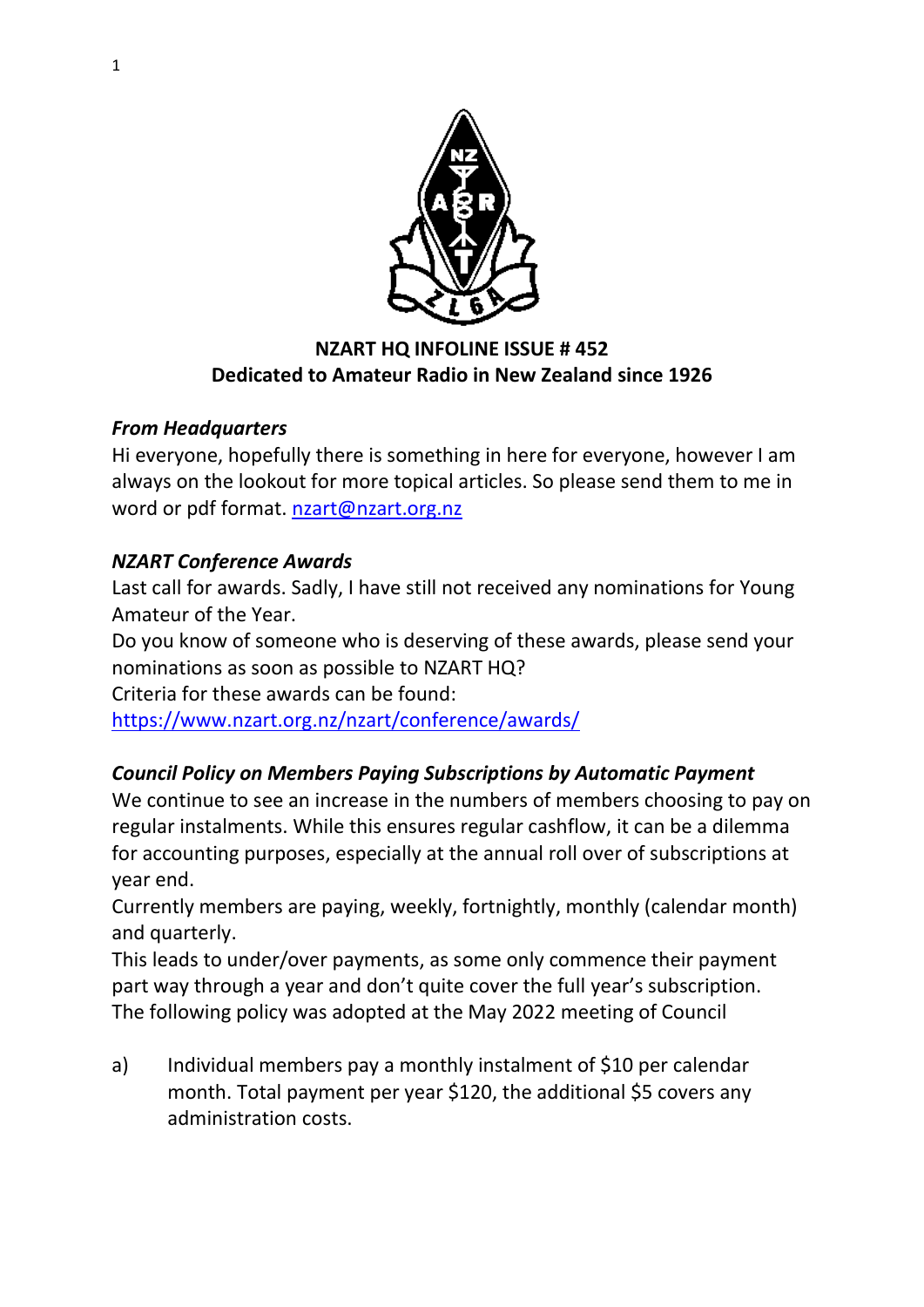b) Family subscriptions pay \$12.50 per calendar month. Total payment for a family \$150, (two or more members who reside at the same address) the additional \$5 covers administrative costs.

Figures may change, dependant on subscription increases. Members who opt to pay by monthly instalments are not eligible for the annual rebate. Members who currently pay by automatic payment, will receive a letter from me, advising these details, together with the balance owing of their subscriptions.

Talk soon…Debby ZL2DL

# **2 m/70 cm Band Plan Review 2022**

NZART has commenced a review of the 2 m and 70 cm band plans to refresh them with the various modes available today, and to ensure that interference between different groups is minimised.

We are seeking volunteers/representatives that use 2 m and 70 cm from the following groups:

- Weak Signal/Long Distance/DX users (including beacons and EME)
- VHF/UHF Contesters Satellite users
- Digital (PC to PC) users (including fixed station licence holders and APRS)
- Digital voice users (including simplex and hotspot users)
- AREC

A member from ELG will also be invited to attend from a technical standpoint, and myself from council from a governance standpoint.

It is expected the review should take three months and be completed before the AGM in September.

The goal is to ensure the band plans accommodate the various uses without interference and are robust to last into the future.

For Stage 1 we seek volunteers from the various groups above. If you would like to be part of the band plan review team, please email

vhfuhfreview@nzart.org.nz with a personal introduction and overview of your area of expertise.

Links:<https://www.nzart.org.nz/info/band-plan/2m-70cm-band-plan-review>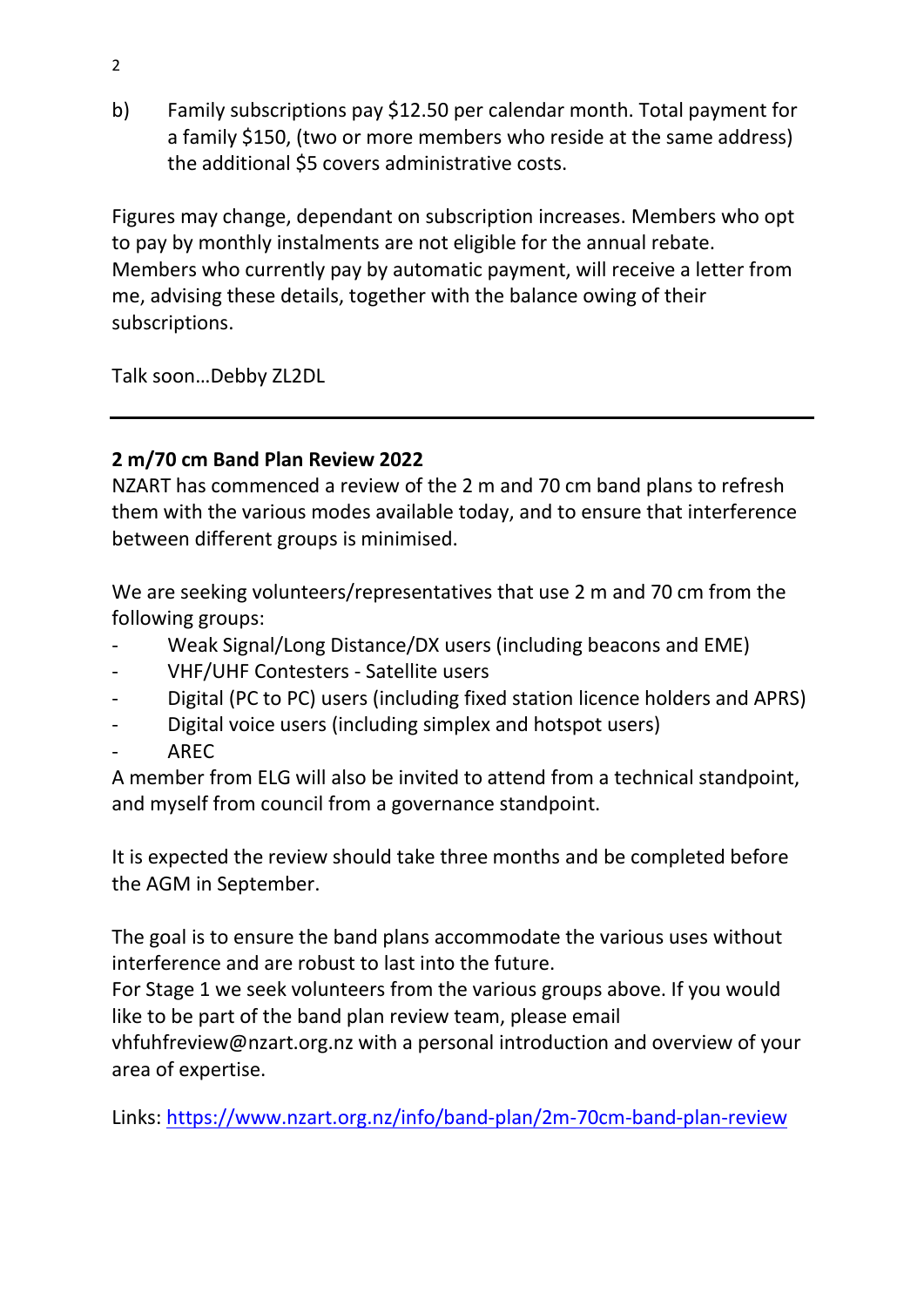#### Please submit this no later than 5:00 pm of the 20 May 2022 to be considered.

Volunteers will be expected to reach out to their groups with the draft plans and provide feedback from the various groups to the review team during the review process.

Warren Harris ZL2AJ NZART Councillor Band Plan Review Chairman

#### *Oceania DX Contest Results*

After some unforeseen delays, the Oceania DX Contest committee is pleased to announce that the results for the 2021 contest have now been released.

You can find all of the scores and news on the contest website here: <https://www.oceaniadxcontest.com/news/1216>

If anything seems amiss, please let me know ASAP. We have been checking back and forth in preparing the release, but gremlins always seem to creep in where one is not expecting.

Regards, Grant VK5GR Webmaster – Oceania DX Contest Website

#### **Sangster Shield Contest – May 2022**

The 2022 NZART Sangster Shield Contest is to be held Saturday 21st & Sunday 22nd May 2000 – 2300hrs NZST each evening.

Rules for this year are unchanged since those published in the 2016 April/May Break In and as per the NZART website:-

<https://www.nzart.org.nz/activities/contests/sangster-shield>

Contest is 80 metres CW only for entrants with power output up to 5 watts pep.

Note that the Transistor Trophy entry criteria allows first time Sangster contestants to enter, rather than just newly licensed operators.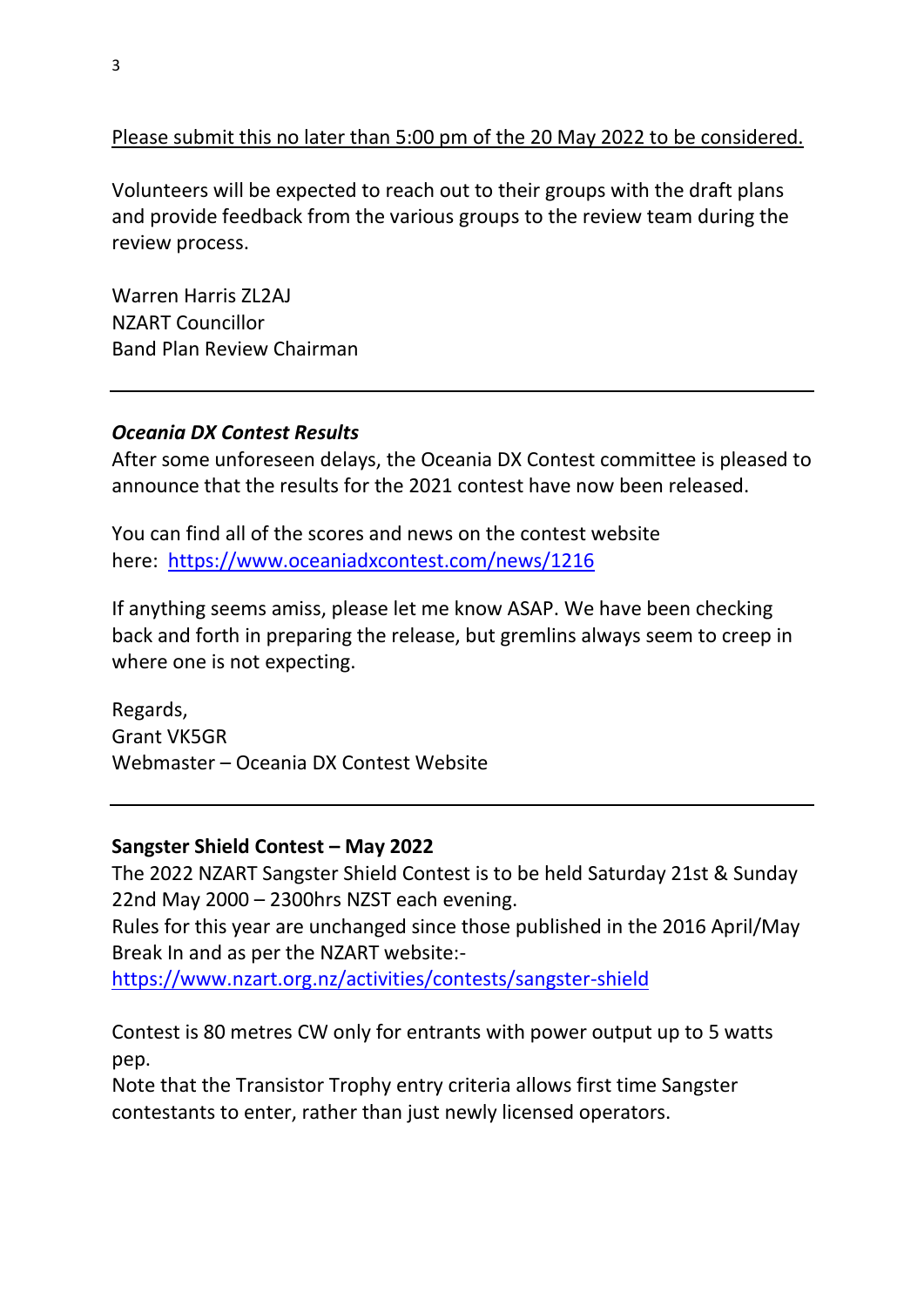Reminding that the Exchange (Cipher) is RST, Contact serial number beginning at 001 & Branch number. Power output is not to be given on air but will be published in results.

CW beginners have commented that their preferred exchange is – RST / Serial number / Branch number (where / = dah-di-di-dah-dit). Remember that there are 6 HALF hour operating periods EACH evening. 12 periods in total. Use the Branch Number of your location regardless of whether this is currently active or in recess.

If you are going to work from different locations each night – experience has shown it is easier for all if you just choose one Branch number & stick to it. Operating just one night is also fine as we would all prefer to have as many on the air as possible.

73's & hope to work you in the contest – Glenn ZL2KZ

#### **Around the Branches:**

### **Marlborough Branch Ham Cram**

Marlborough Amateur Radio Club Ham Cram Weekend 18-19 June 2022 Registrations to attend mailto: [marcbranch22@gmail.com](mailto:marcbranch22@gmail.com) Contact Don 027 315 6227 or Bill 03 579 3121

#### **North Shore Branch Ham Cram Weekend**

North Shore Amateur Radio Club Ham Cram Weekend 28 and 29 May 2022 400 East Coast Road, Sunnynook. Email Vaughan ZL1VH [training@nsrc.nz](mailto:training@nsrc.nz) for more information

#### **Radio Electronics Group – Equipment Sale**

You are invited to the Radio Electronics Group annual new and used equipment sale.

Date: Saturday 21st May.

Place: Glenview Club, 211 Peacockes Road, Fitzroy, Hamilton.

Contact: [ZL1REGSALE@gmail.com](mailto:ZL1REGSALE@gmail.com) John or Vern

Vendor registration form and sale notice can be found as attachments on this eNewsletter.

The sale day team are looking forward to catching up on the day.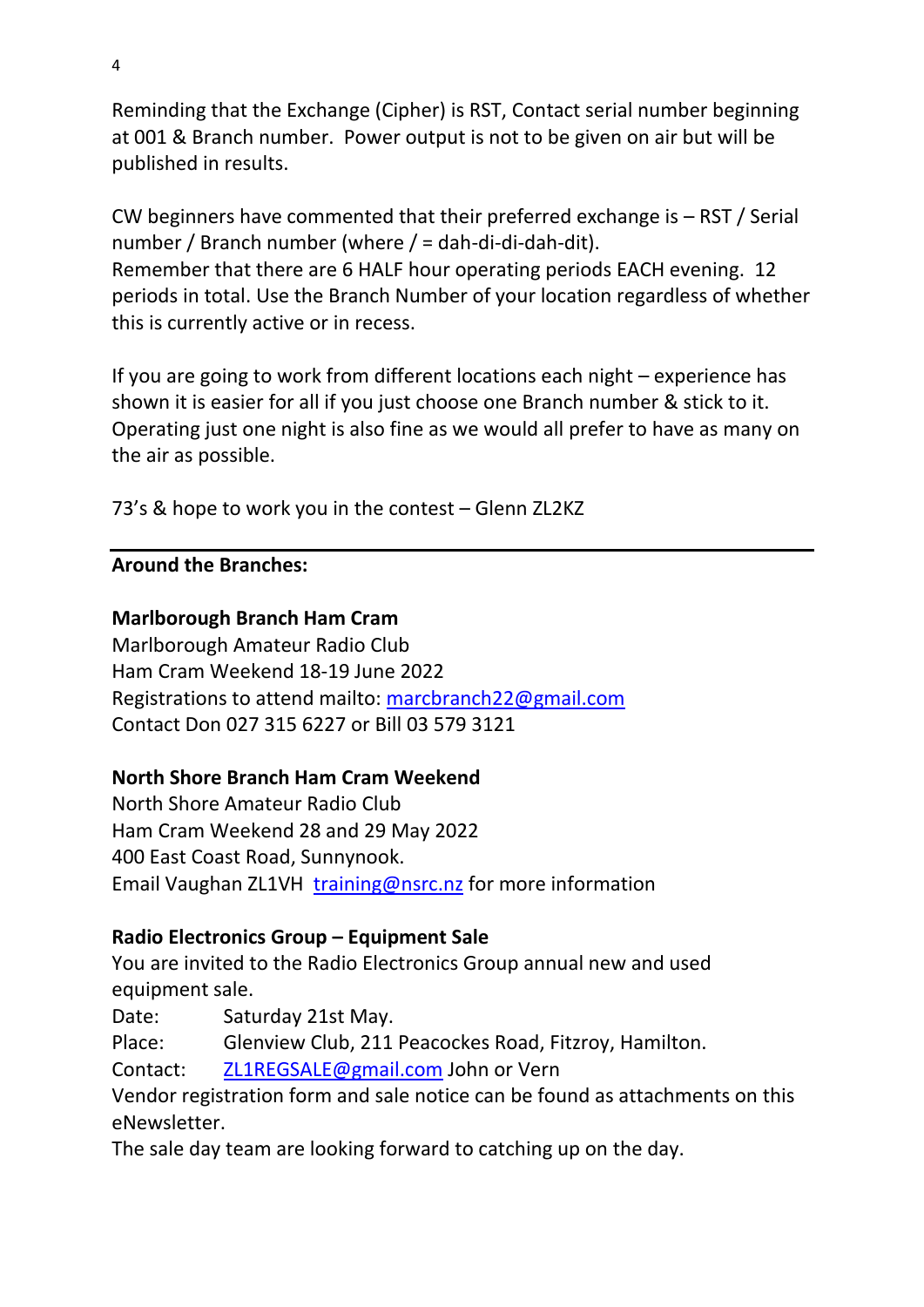73 de ZL1PO John Lisignoli President Radio Electronics Group (Inc.) Branch 89 of NZART, ZL1REG. Mob: 0212045990 evenings

#### **Dambusters Raid 80th Anniversary**

Hello my name is Robert,

I am the Vice President of the vhf group at wireless hill Perth WA. Next year is the 80th of the Dambusters Raid.

In March this year, the UK, Canada and Australia remembered the first sortie by the Lancaster bomber with a special event call sign in all three countries. GB80LAN, VE80LAN and VK80LAN. The organisers of that event have been asked if we could do the same for the Dambusters.

As there were crews from New Zealand the invitation to join in the event was put forward, hence this message to you all.

I am looking for someone to organise the event in New Zealand. We will give as much assistance in the headaches that come with it. We are looking for an individual, or better a club, to spread the headaches, to organise things in New Zealand, that is if they wish to take part.

If you need more information please get in touch.

Rob Vice President of the VHF Group Perth Australia email: [vk80lam@iinet.net.au.](mailto:vk80lam@iinet.net.au)

#### **Situations Vacant:**

#### **New Midland District Councillor required**

Council continues to seek expressions of interest for the role Councillor in the Midland Region as per Clause 3.7e of the NZART Constitution.

NZART Council will appoint a replacement until the next election. If you wish to apply for this vacancy you must reside within the Midland District. For any further information contact NZART HQ [nzart@nzart.org.nz](mailto:nzart@nzart.org.nz) to express your interest.

#### **NZART Youth Officer:**

Brendin Graham-Ireland ZL2SB has resigned from this position. Council wishes to thank Brendin for his time in this role.

This is a very valuable position, both to the Association and young amateurs', therefore Council is looking for a replacement for this role.

If you are interested, currently under the age of 25 and a member of NZART, please supply a short resume' for this NZART Officer appointed position.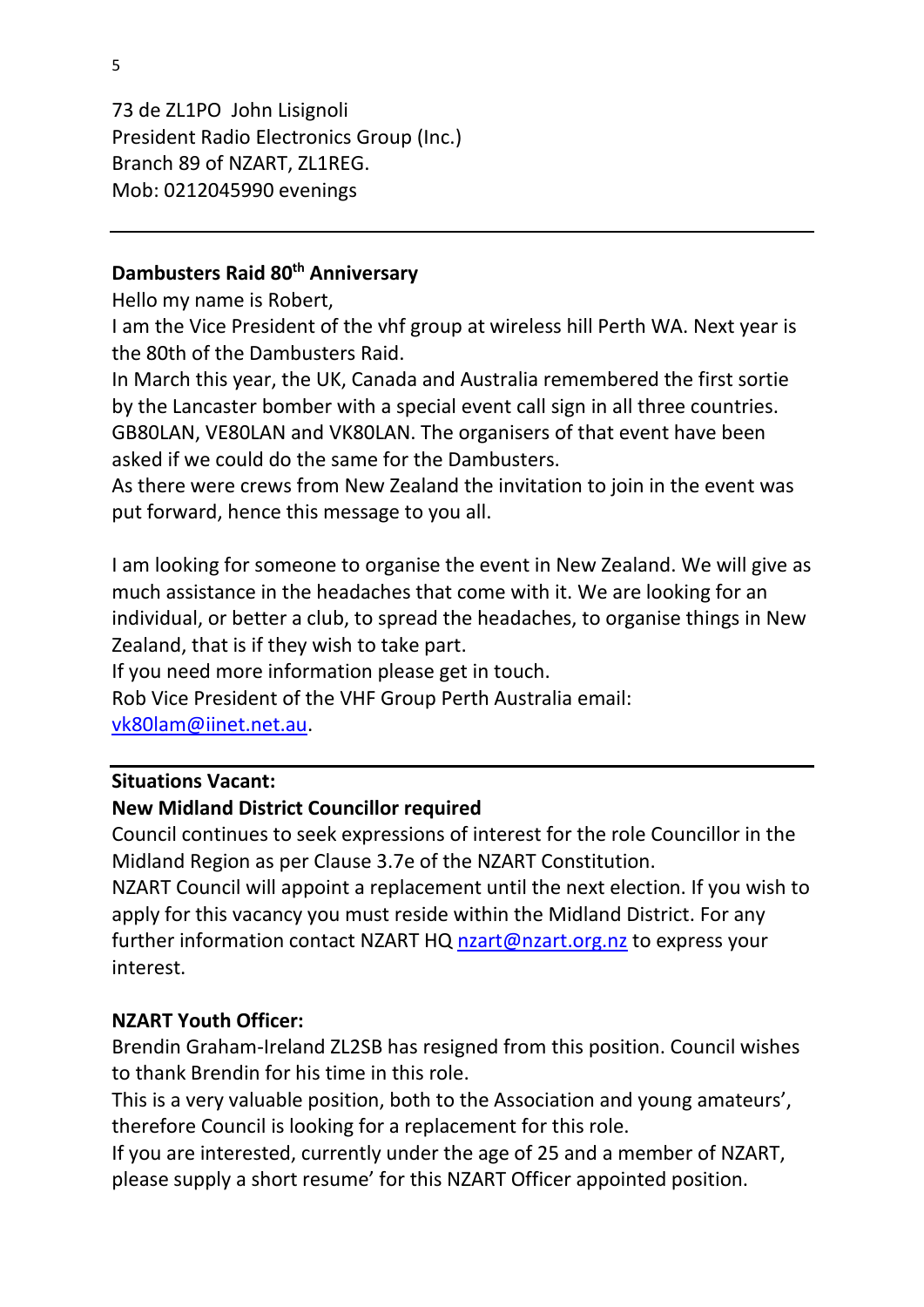Please contact NZART HQ [nzart@nart.org.nz](mailto:nzart@nart.org.nz) for further information if required.

#### **Straight Key Night (Winter Edition)**

The SKN will be held on Sunday 12 June from 8:00 pm to 9:00 pm on 80 metres. SKN is not a contest, but it is a great chance to dust off that straight key and let us hear what it can do.

More details can be found here: [https://radio1nz.com/new-zealand-straight](https://radio1nz.com/new-zealand-straight-key-night/)[key-night/](https://radio1nz.com/new-zealand-straight-key-night/)



#### **New Plymouth Amateur Radio Club – Junk Sale**



Reserve a table: [secretary@zl2ab.com](mailto:secretary@zl2ab.com)